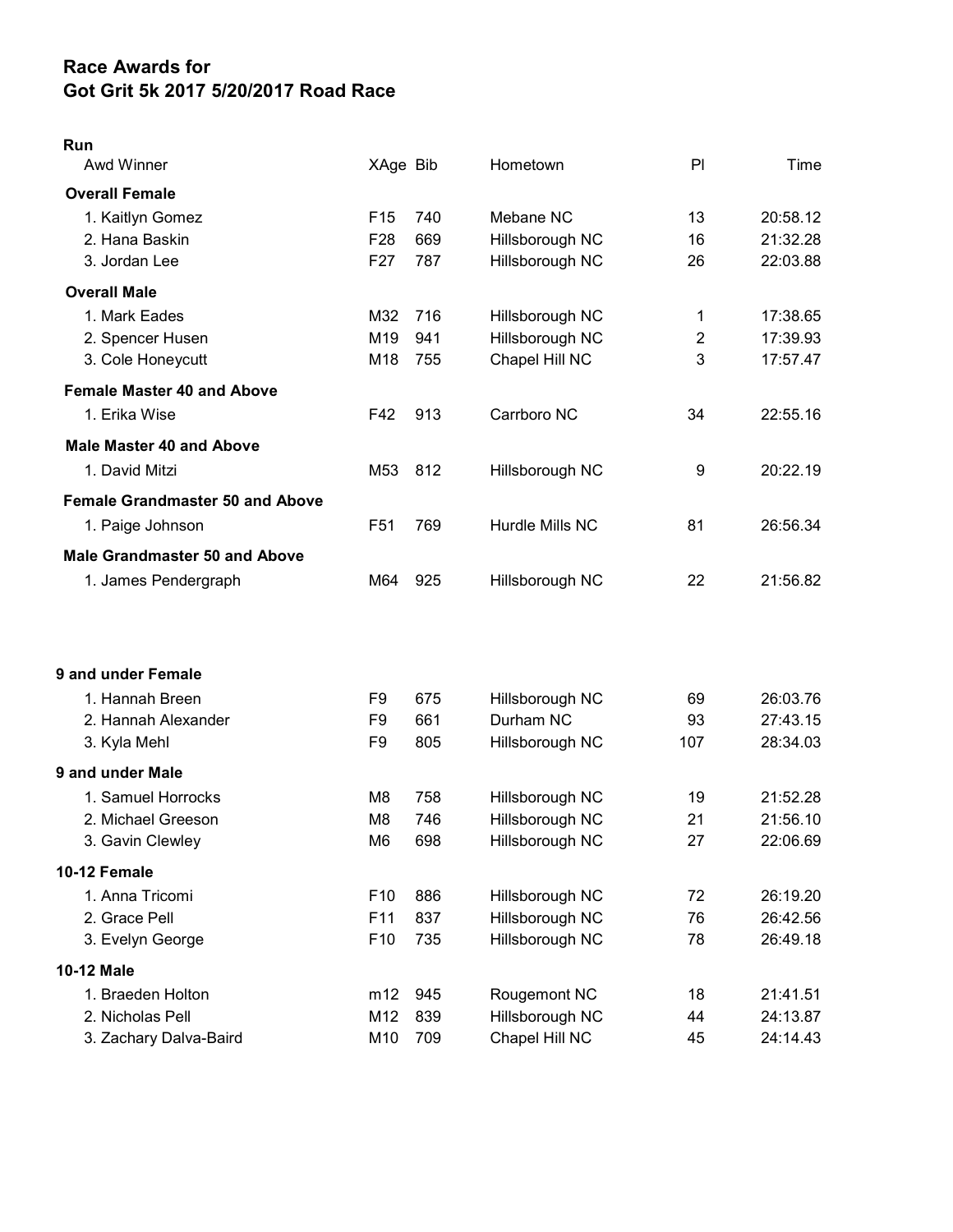| <b>13-15 Female</b>                    |                 |     |                  |     |          |
|----------------------------------------|-----------------|-----|------------------|-----|----------|
| 1. Catherine slack                     | F <sub>14</sub> | 871 | Oxford NC        | 50  | 24:43.03 |
| 2. Jill Myler                          | F14             | 823 | Hillsborough NC  | 52  | 24:49.32 |
| 3. Katie Clark                         | F <sub>15</sub> | 695 | Hillsborough NC  | 58  | 25:15.23 |
| 13-15 Male                             |                 |     |                  |     |          |
| 1. Brandon Garcia                      | M15             | 734 | Hillsborough NC  | 4   | 18:36.35 |
| 2. Vaughan LaNier                      | M14             | 782 | Chapel Hill NC   | 5   | 19:01.44 |
| 3. KYLE VAN TUBBERGH                   | M15             | 889 | Hillsborough NC  | 6   | 19:05.81 |
| 16-19 Female                           |                 |     |                  |     |          |
| 1. Isabel Readyhough                   | F <sub>16</sub> | 853 | Cedar Grove NC   | 238 | 40:21.67 |
| 2. OLIVIA FOFANAH                      | F17             | 731 | Durham NC        | 275 | 50:41.01 |
| 3. Unassigned - 3 Eligible Registrants |                 |     |                  |     |          |
| <b>16-19 Male</b>                      |                 |     |                  |     |          |
| 1. Paul Ruback                         | M18             | 861 | Hillsborough NC  | 20  | 21:53.82 |
| 2. Elijah Larson                       | M16             | 783 | Hurdle Mills NC  | 37  | 23:07.01 |
| 3. Nsikan Ndoh                         | M17             | 827 | Durham NC        | 82  | 26:57.09 |
| 20-24 Female                           |                 |     |                  |     |          |
| 1. Emily Canosa                        | F <sub>24</sub> | 682 | Hillsborough NC  | 124 | 29:29.26 |
| 2. Veronica Wisnewski                  | F <sub>20</sub> | 914 | Hurdle Mills NC  | 259 | 44:03.14 |
| 3. Unassigned - 3 Eligible Registrants |                 |     |                  |     |          |
| <b>20-24 Male</b>                      |                 |     |                  |     |          |
| 1. Bill Dever                          | M23             | 712 | Chapel Hill NC   | 99  | 27:49.60 |
| 2. Logan Horton                        | M24             | 759 | Hillsborough NC  | 246 | 40:58.88 |
| 3. Unassigned - 2 Eligible Registrants |                 |     |                  |     |          |
| 25-29 Female                           |                 |     |                  |     |          |
| 1. Amanda Mathews                      | F <sub>26</sub> | 800 | Hillsborough NC  | 129 | 30:15.57 |
| 2. Ashley Rumple                       | F <sub>29</sub> | 862 | Prospect Hill NC | 157 | 31:14.19 |
| 3. Deanna Vecchia                      | F <sub>27</sub> | 895 | Hillsborough NC  | 192 | 34:25.47 |
| 25-29 Male                             |                 |     |                  |     |          |
| 1. Kyle Ashe                           | M29             | 665 | Hillsborough NC  | 11  | 20:30.04 |
| 2. Alex Stanford                       | M29             | 926 | Hillsborough NC  | 225 | 38:19.76 |
| 3. Unassigned - 2 Eligible Registrants |                 |     |                  |     |          |
| <b>30-34 Female</b>                    |                 |     |                  |     |          |
| 1. Elissa Tubergen                     | F32             | 936 | Hillsborough NC  | 30  | 22:14.57 |
| 2. Danielle Irish                      | F33             | 922 | Hillsborough NC  | 43  | 24:01.45 |
| 3. Betsy Eades                         | F31             | 715 | Hillsborough NC  | 91  | 27:40.77 |
| 30-34 Male                             |                 |     |                  |     |          |
| 1. Jeffrey Jackson                     | m32             | 951 | Roxboro NC       | 8   | 19:52.19 |
| 2. Robert Moore                        | M30             | 816 | Yadkinville NC   | 24  | 22:00.73 |
| 3. Matt Soderberg                      | M33             | 875 | Durham NC        | 155 | 31:05.63 |
| <b>35-39 Female</b>                    |                 |     |                  |     |          |
| 1. Lori Whitman                        | F36             | 905 | Hillsborough NC  | 29  | 22:14.36 |
| 2. Lauren Wilkerson                    | F35             | 910 | Hillsborough NC  | 65  | 25:45.81 |
| 3. carleen mckenna                     | F36             | 803 | Hillsborough NC  | 85  | 27:08.95 |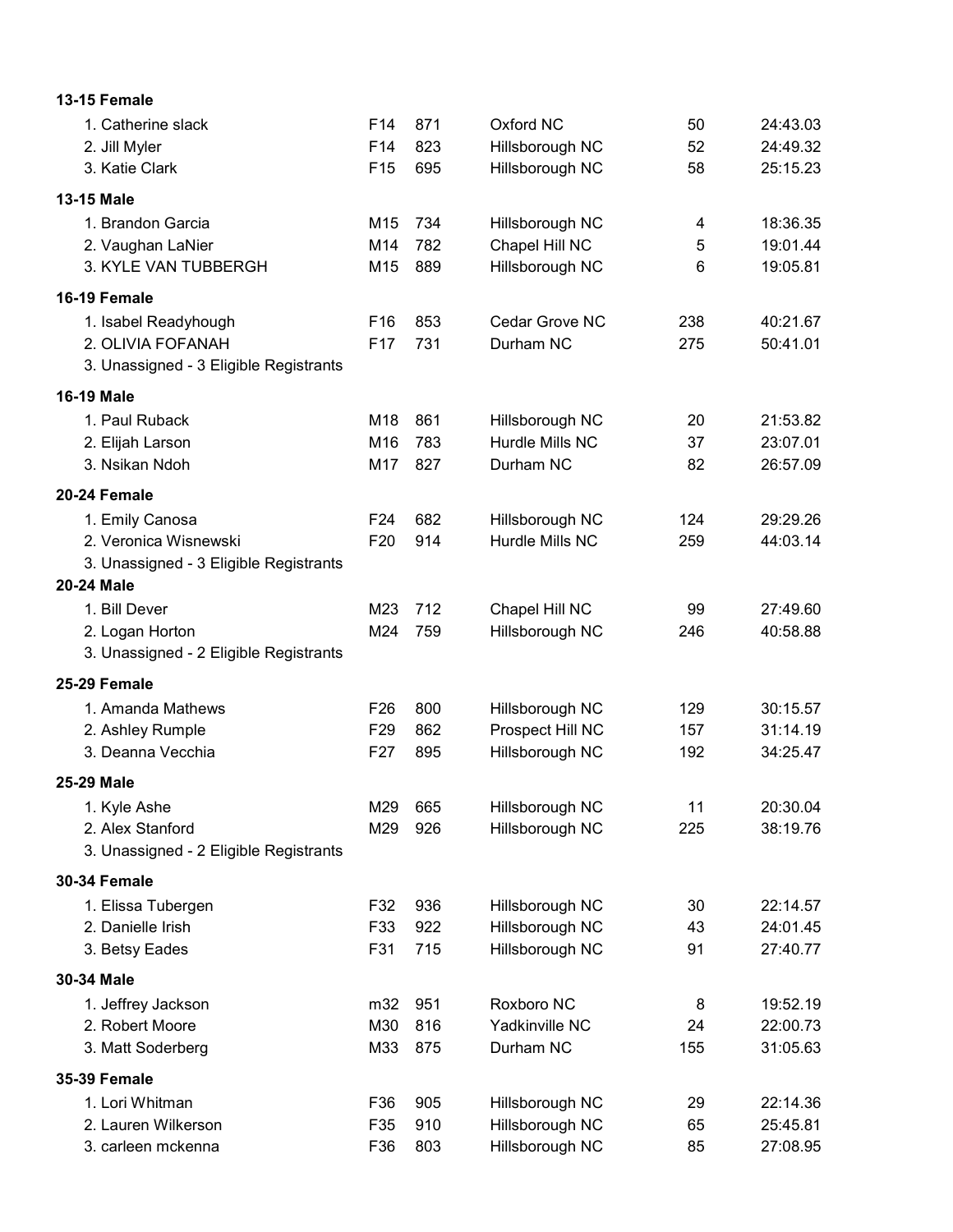| 35-39 Male                             |                 |     |                  |                |          |
|----------------------------------------|-----------------|-----|------------------|----------------|----------|
| 1. David Alexander                     | M36             | 660 | Mebane NC        | $\overline{7}$ | 19:29.67 |
| 2. Daniel Huff                         | M36             | 935 | Mebane NC        | 33             | 22:41.54 |
| 3. Jeff Smith                          | M35             | 872 | <b>Efland NC</b> | 64             | 25:44.76 |
| 40-44 Female                           |                 |     |                  |                |          |
| 1. Elizabeth Tricomi                   | F40             | 887 | Hillsborough NC  | 54             | 24:54.59 |
| 2. Tina Porter                         | F42             | 850 | <b>DURHAM NC</b> | 88             | 27:27.11 |
| 3. Robyn Musser                        | F44             | 821 | Hillsborough NC  | 90             | 27:40.27 |
| 40-44 Male                             |                 |     |                  |                |          |
| 1. Aaron Beyerlein                     | M41             | 670 | Carrboro NC      | 12             | 20:46.01 |
| 2. Derek Clewley                       | M43             | 697 | Hillsborough NC  | 28             | 22:06.97 |
| 3. jonathon weisenfeld                 | M42             | 902 | Hillsborough NC  | 35             | 23:02.82 |
| 45-49 Female                           |                 |     |                  |                |          |
| 1. Debbie Corina                       | F45             | 700 | Hillsborough NC  | 51             | 24:47.37 |
| 2. Katie Seaber                        | F46             | 867 | Hillsborough NC  | 56             | 24:58.06 |
| 3. Tina Wallace                        | F49             | 924 | <b>GRAHAM NC</b> | 60             | 25:28.52 |
| 45-49 Male                             |                 |     |                  |                |          |
| 1. Michael Breen                       | M49             | 676 | Hillsborough NC  | 17             | 21:35.28 |
| 2. Martin Wileman                      | M48             | 908 | Hillsborough NC  | 23             | 21:56.90 |
| 3. Mark Wampole                        | M49             | 899 | Hillsborough NC  | 32             | 22:37.03 |
| 50-54 Female                           |                 |     |                  |                |          |
| 1. Laura Kavanaugh                     | f <sub>53</sub> | 948 | Hillsborough NC  | 159            | 31:28.11 |
| 2. Rosa Ponce                          | F <sub>54</sub> | 848 | Hillsborough NC  | 229            | 38:49.76 |
| 3. Christy Kirk                        | F <sub>50</sub> | 774 | Durham NC        | 244            | 40:51.28 |
| 50-54 Male                             |                 |     |                  |                |          |
| 1. Keith Peoples                       | M53             | 841 | Durham NC        | 25             | 22:01.44 |
| 2. Jeffrey Husen                       | M53             | 942 | Hillsborough NC  | 42             | 23:56.47 |
| 3. Jeff Jones                          | M52             | 770 | Hillsborough NC  | 53             | 24:50.87 |
| <b>55-59 Female</b>                    |                 |     |                  |                |          |
| 1. Janet Thrasher                      | F57             | 884 | Durham NC        | 122            | 29:26.82 |
| 2. Colleen Barber                      | F <sub>55</sub> | 668 | Durham NC        | 267            | 46:34.70 |
| 3. Unassigned - 3 Eligible Registrants |                 |     |                  |                |          |
| 55-59 Male                             |                 |     |                  |                |          |
| 1. Gary Rice                           | M56             | 858 | Mebane NC        | 31             | 22:27.39 |
| 2. Unassigned - 3 Eligible Registrants |                 |     |                  |                |          |
| 3. Unassigned - 3 Eligible Registrants |                 |     |                  |                |          |
| 60-64 Female                           |                 |     |                  |                |          |
| 1. Joan Boone                          | F64             | 672 | Efland NC        | 187            | 33:46.52 |
| 2. Jill Van Veen                       | F61             | 894 | Greensboro NC    | 189            | 33:59.16 |
| 3. Susan Gerbeth-Jones                 | F60             | 737 | Hillsborough NC  | 226            | 38:27.50 |
| 60-64 Male                             |                 |     |                  |                |          |
| 1. Jim Manwaring                       | M62             | 798 | Hurdle Mills NC  | 41             | 23:46.71 |
| 2. Duncan Wallace                      | M62             | 923 | <b>GRAHAM NC</b> | 47             | 24:21.50 |
| 3. Richard Ashe                        | M61             | 666 | Hillsborough NC  | 62             | 25:36.97 |